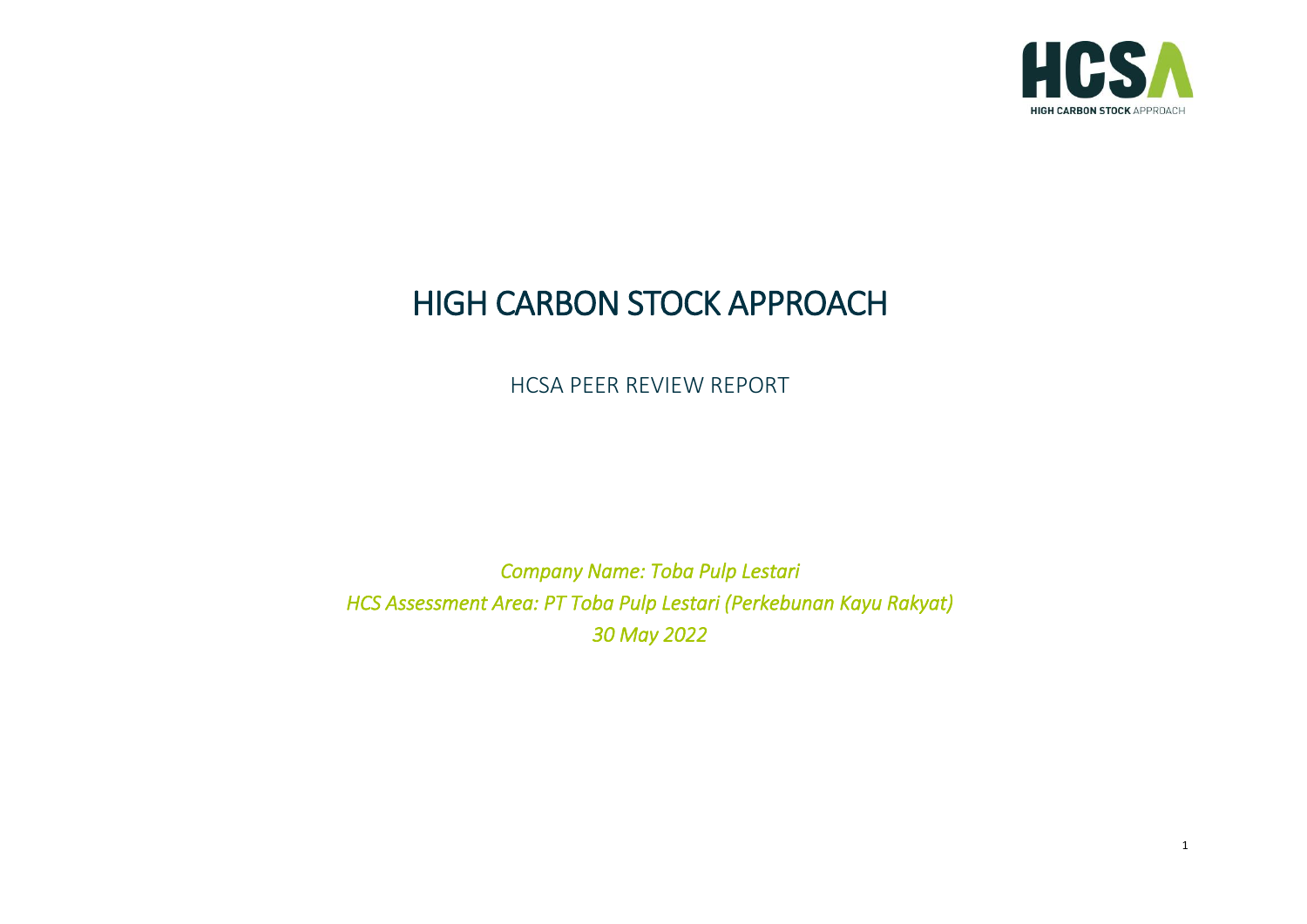

#### Dear peer reviewers:

Thank you for agreeing to review this HCS study. As you know, we are asking you to do a desk review of the material provided and to highlight any concerns you have about the land cover classification, land-use planning, or consultation processes. We have invited you as an expert in your field, and hope that you will bring your own experience and knowledge to this review to help the company improve its study. We are not asking you to provide a pass/fail decision, just to give your honest opinion and suggestions for changes to the company's plans or activities to ensure that the HCS Approach methodology is implemented correctly. Please refer to the latest [HCSA Toolkit](http://highcarbonstock.org/the-hcs-approach-toolkit/) as reference.

Some of the issues raised in the review may be complicated and long-standing, especially those related to land tenure and historical conflict with communities. It is not within the scope of the review for you to do hours of research and determine who is at fault, or to examine stakeholder activities outside of the particular concession or plantation which is the subject of the review. Rather we ask that you call attention to topics that need further research or more information from the company, to improve community relations in the future or to reassure external stakeholders that the intent of the HCS Approach is being followed.

# Background information to be provided by the HCSA Secretariat:

**a) Did a Registered Practitioner Organisation lead the HCS assessment? If not, has the organisation which led the assessment started the process of registration?** 

Yes, Remark Asia led the HCS assessment.

- **b) Was the HCS Team Leader a Registered Practitioner?** Yes, Adi Wijoyo was the HCS Team Leader.
- **c) Were at least two (2) HCS team members Registered Practitioners?** Yes. There were 2 HCS team members who are Registered Practitioners (Cecep Saepuloh & Adi Wijoyo)
- **d) Was the HCV assessment judged 'satisfactory' (highest rating) by the HCV Resource Network (HCVRN) Assessor Licensing Scheme (ALS)? (See [https://hcvnetwork.org/reports/find-a-report/\)](https://hcvnetwork.org/reports/find-a-report/).** Yes. Satisfactory.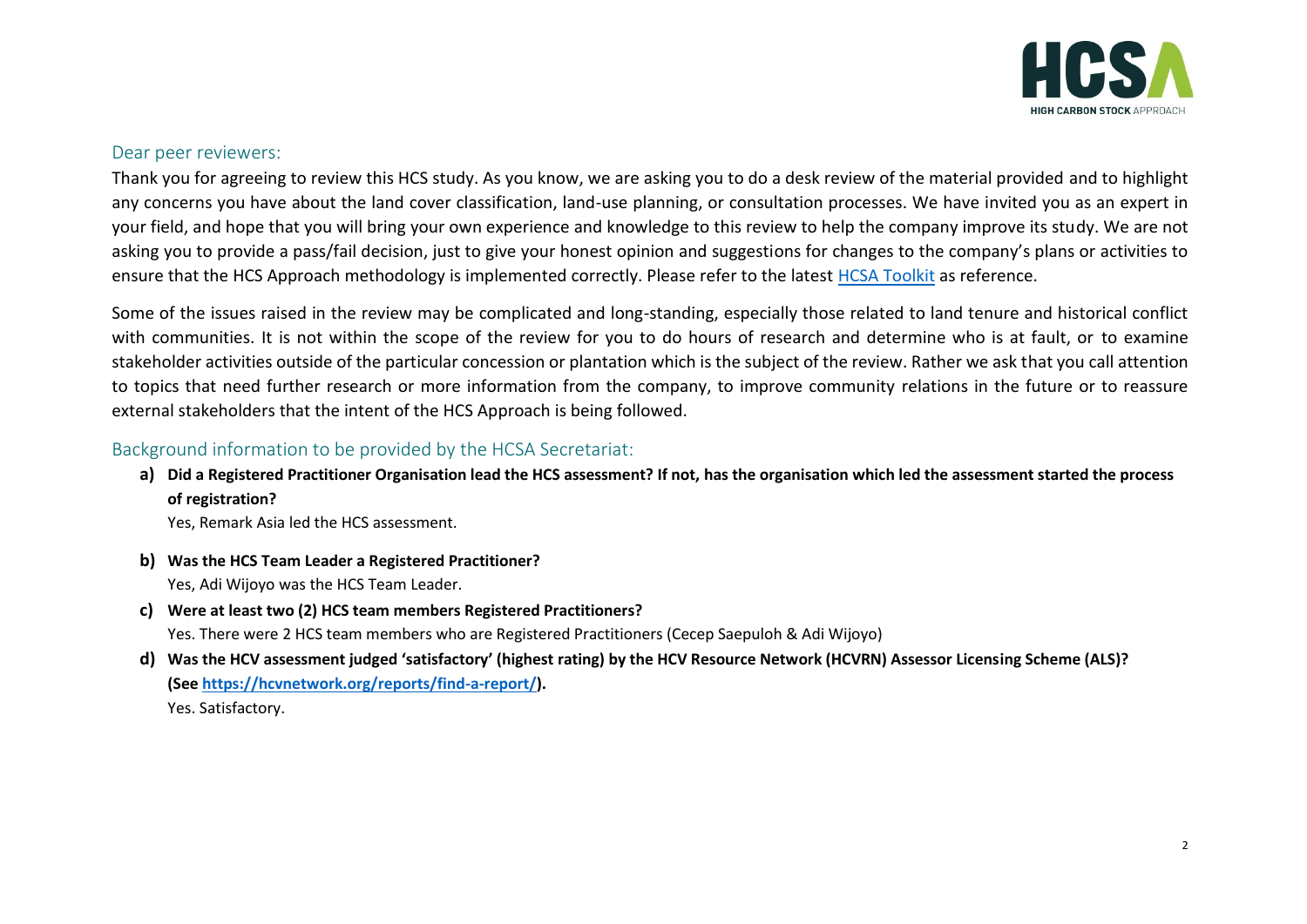

# Questions for peer reviewers *(Peer Review Panel: Neville Kemp)*

*The estimated time to complete each section is noted in parentheses.*

- 1. Peer Review Summary (2 hours, Lead Reviewer)
- 1.1. What are the major findings and recommendations from the peer review?

*Please refer to the peer review results in this report.*

**Finding: This is much improved report and provides accurate identification of High Carbon Stock forests in the landscape.**

There are a few editing issues with lost references to other parts of the document that made reading and cross-referencing difficult.

Components of the report are missing and detailed in the summary of recommendations below. However, any omissions from the report have been evaluated to not significantly affect the outcome and mapped HCS forest in the landscape are of high quality.

#### **Reviewers Recommendation:**

The company should consider including

- 1. All scene number and date of acquisition of satellite images used.
- 2. Initial vegetation classification map and spatial data.
- 3. Summary table of sample / plot intensity calculations per strata and assumptions used in calculations.
- 4. Photos of each vegetation strata

1.2. Did the HCS assessment team include or have adequate access to relevant expertise to undertake the HCS assessment? *Please refer to Section 2 of the Summary Report.*

Finding: The team had registered lead assessors and demonstrated they had the adequate access to expertise to undertake a quality HCS assessment.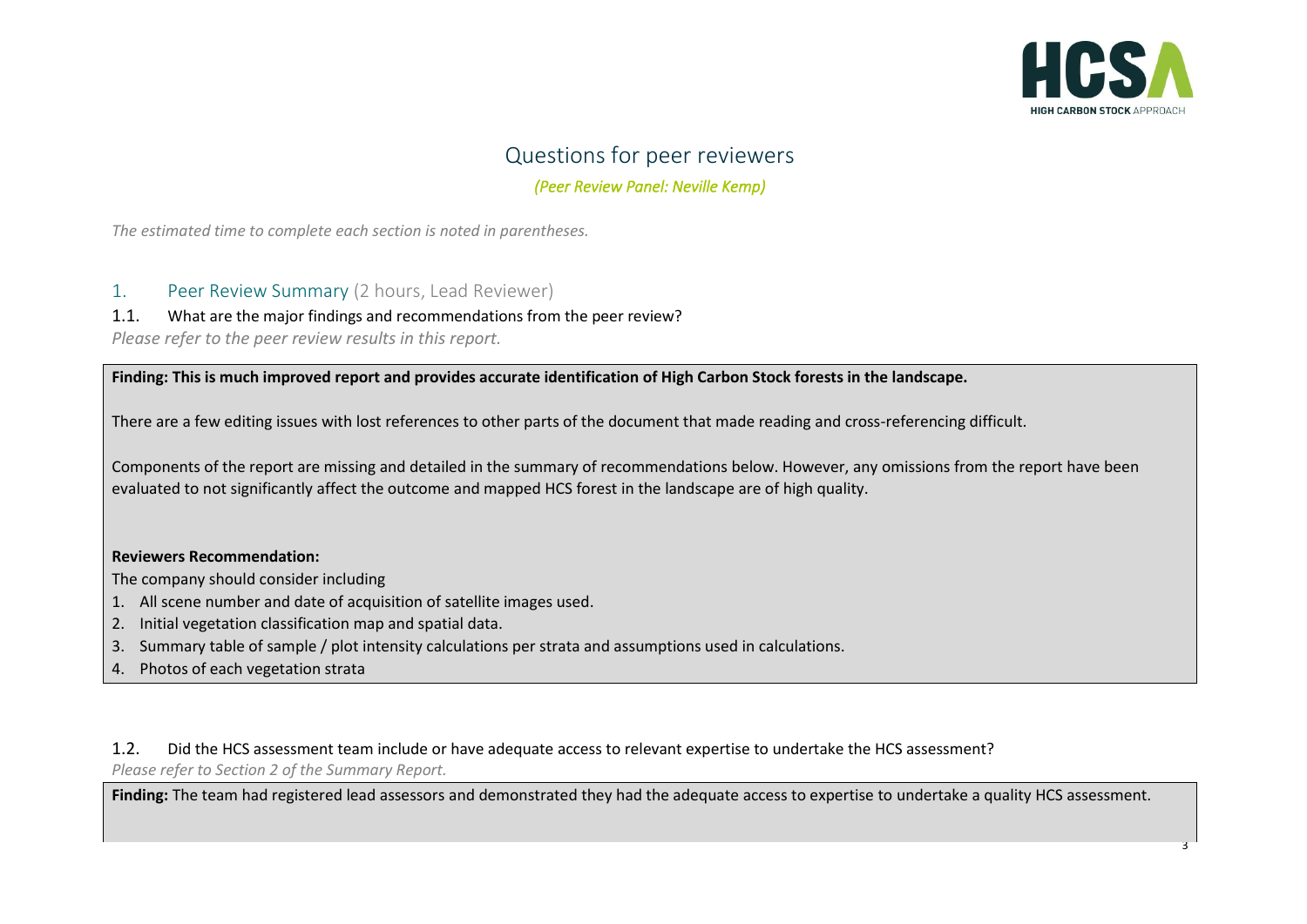

#### **Reviewers Recommendation:** No further recommendations

1.3. What elements of the HCS Approach still need to be completed in order to create a final land use and conservation plan? Are there aspects which you feel need to be re-done?

*Please review Section 10 of the Summary Report and the peer review results in this report.*

**Finding:** No elements now require completion beyond participatory validation in the field and stakeholder engagement as proposed in section 9 of the report

**Reviewers Recommendation:** No further recommendations beyond final editing and completing components that are expected to be included in a HCS report.

## 2. Social Issues (4 hours)

*Please review Section 3 of the Summary Report and please also look at the full HCV report (Section 4) for how HCVs 5 and 6 were assessed. The HCSA Toolkit provides more information on the expected quality of community consultation and FPIC procedures.*

#### 2.1. Does the summary provided in Section 3.1 adequately represent and explain the community engagement, FPIC processes, and participatory mapping activities carried out?

**Finding:** The social processes are explained in the report and as this HCS assessment is for community owned and run plantations, the FPIC process and participatory mapping are an integral part of defining the areas for potential planting and very appropriate for the HCS assessment. Evidence of the community engagement process and participatory mapping has been provided in detail.

**Reviewers Recommendation:** No further recommendations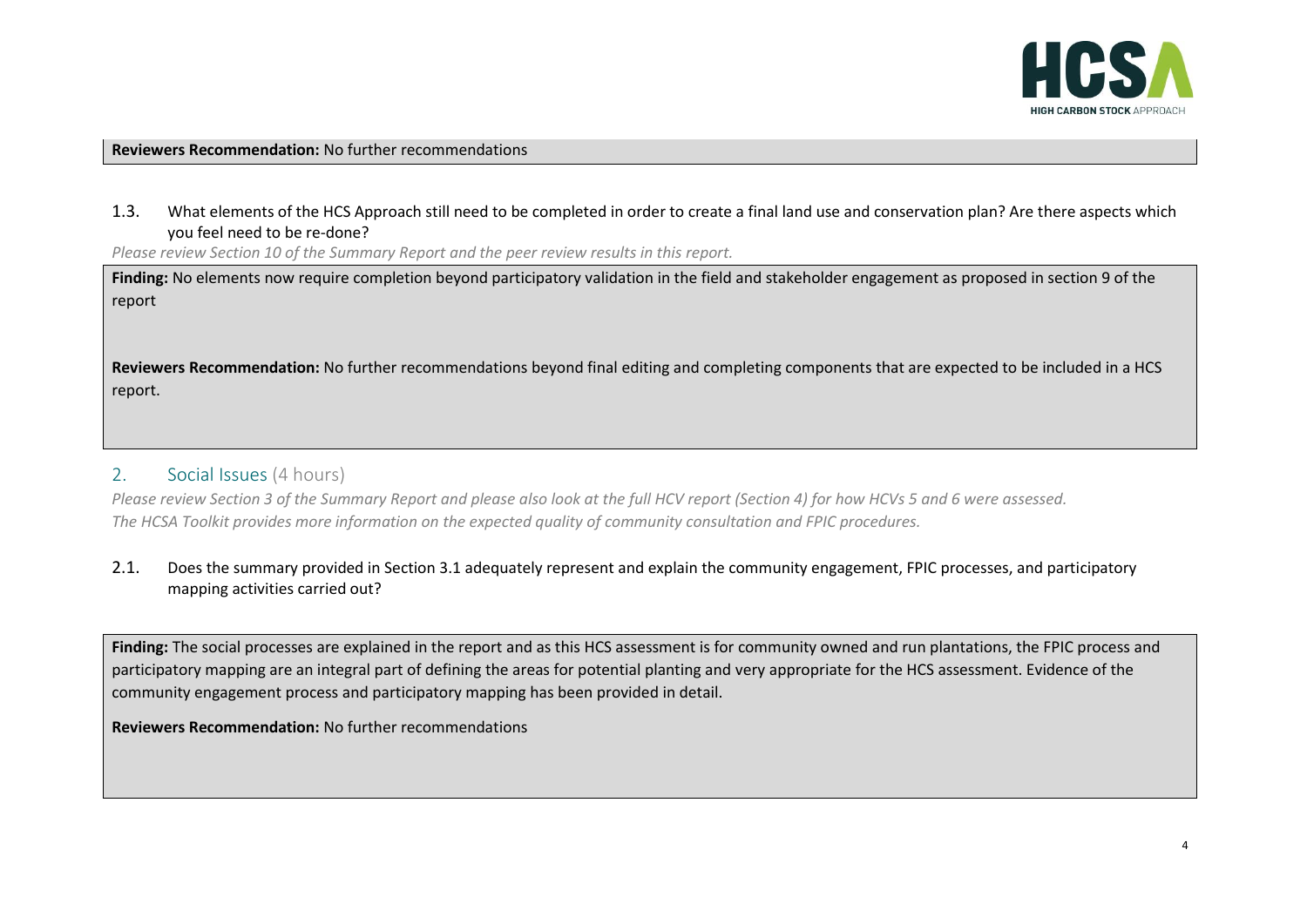

2.2. Has a tenure study been completed and has it been vetted by independent social experts?

**Finding:** Land tenure is an integral part of developing agreements with individuals interested in joining the community wood plantation (PKR) scheme. Participatory surveys were conducted by the land owners, customary (adat) stakeholders, and village government representatives for each area and therefore can be considered as being vetted. Examples of agreements and maps signed by parties including government and adat representatives is provided. It is unlikely that the use of external social experts would add rigor or be able verify results of participatory surveys already conducted.

**Reviewers Recommendation**: No further recommendations

2.3. Is there a participatory land use map and does it contain the key components of community land use including the minimum requirement of 0.5 ha per person for future garden areas?

**Finding:** The participatory mapping was not provided as a shapefile that could later be used as part of the HCSA Patch analysis. It is assumed here that all areas were available for planting and development as the engagement process has now been detailed.

Information discussing food security has been provided. The landscape is dominated by agriculture (dry land and rice) and produces a large amount of food for export to regional towns and cities. The PKR scheme is implemented where communities identify areas that they wish to plant to provide pulp wood to PT Toba Pulp Lestari Tbk. The decision to plant and provide pulp compared to planting with food crops is an individual's decision. The assessors have evaluated the availability of land in the 45 villages and found that 9 fall below the threshold. While the use of the 0.5 hectares in this case may be less relevant compared to a situation where a company is using lands designated by the government, the assessors have provided recommendation to the company to address these issues in the villages that have limited land for food security.

**Reviewers Recommendation:** Examples of participatory maps have now been provided. No further recommendations

2.4. Is there a record of consultation with affected communities and FPIC processes on the proposed development, the HCS Approach and issues/concerns they raised? Did the community nominate their own representatives?

**Finding:** Community engagement and consultation with communities for the PKR, HCS report and concerns that the community had are represented. In addition, the HCV report contains documentation for the HCS (and HCV) surveys and agreement by communities.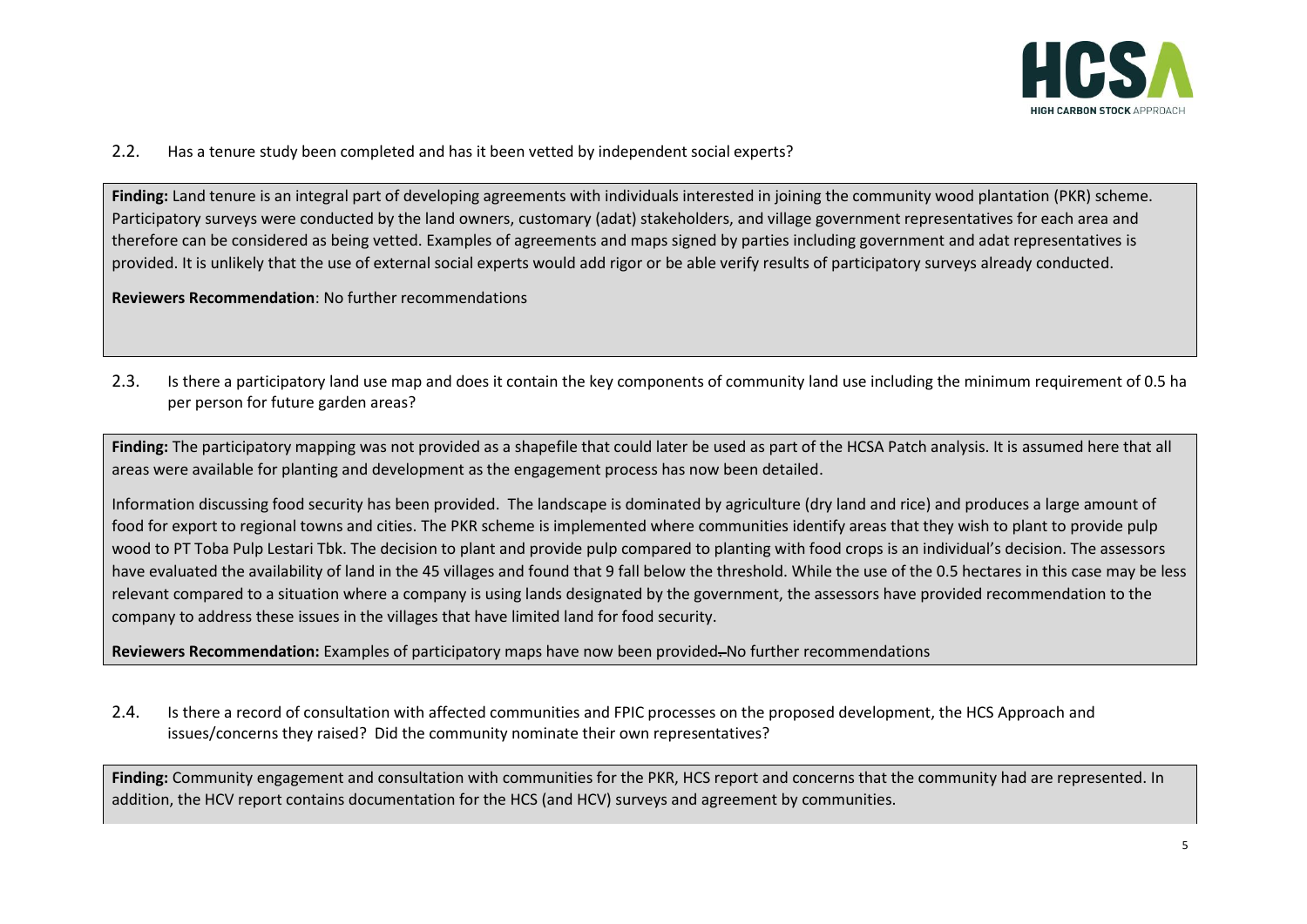

**Reviewers Recommendation:** Documentation demonstrating the engagement process (such as examples of engagement materials, meeting attendance lists, agreements and maps signed by both parties) has been provided. No further recommendations

2.5. Were their views addressed and reflected in the plans and implementation of the plantation? Is there specific reference to the customary owners being made aware that they can say no to the development and they have the right to independent legal representation with regard to their agreements before they sign (to meet the 'prior informed' test)?

**Finding:** This review question is not really tailored for schemes such as PKR. As individuals request to the company to join the PKR scheme, plans to develop come from the community and not from the company developing plantations. Owners therefore always have the right to not join. As there were no documents found that illustrate agreements made between TPL and PKR members it is difficult to evaluate the terms of agreements and whether members are allowed to freely leave the program or if there are special terms for them to do so**.** 

**Reviewers Recommendation:** No recommendations

2.6. What recommendations do you have for any improvements regarding community consultation and negotiation of Free, Prior and Informed Consent?

**Finding:** Section 4 is now complete.

**Reviewers Recommendation:** No further recommendations

## 3. Ecological and Conservation Values (4 hours)

3.1. Does the summary provided in Section 4.1 of the Summary Report adequately represent the findings of the HCV study?

**Finding:** Information about HCV found is provided and adequately represents findings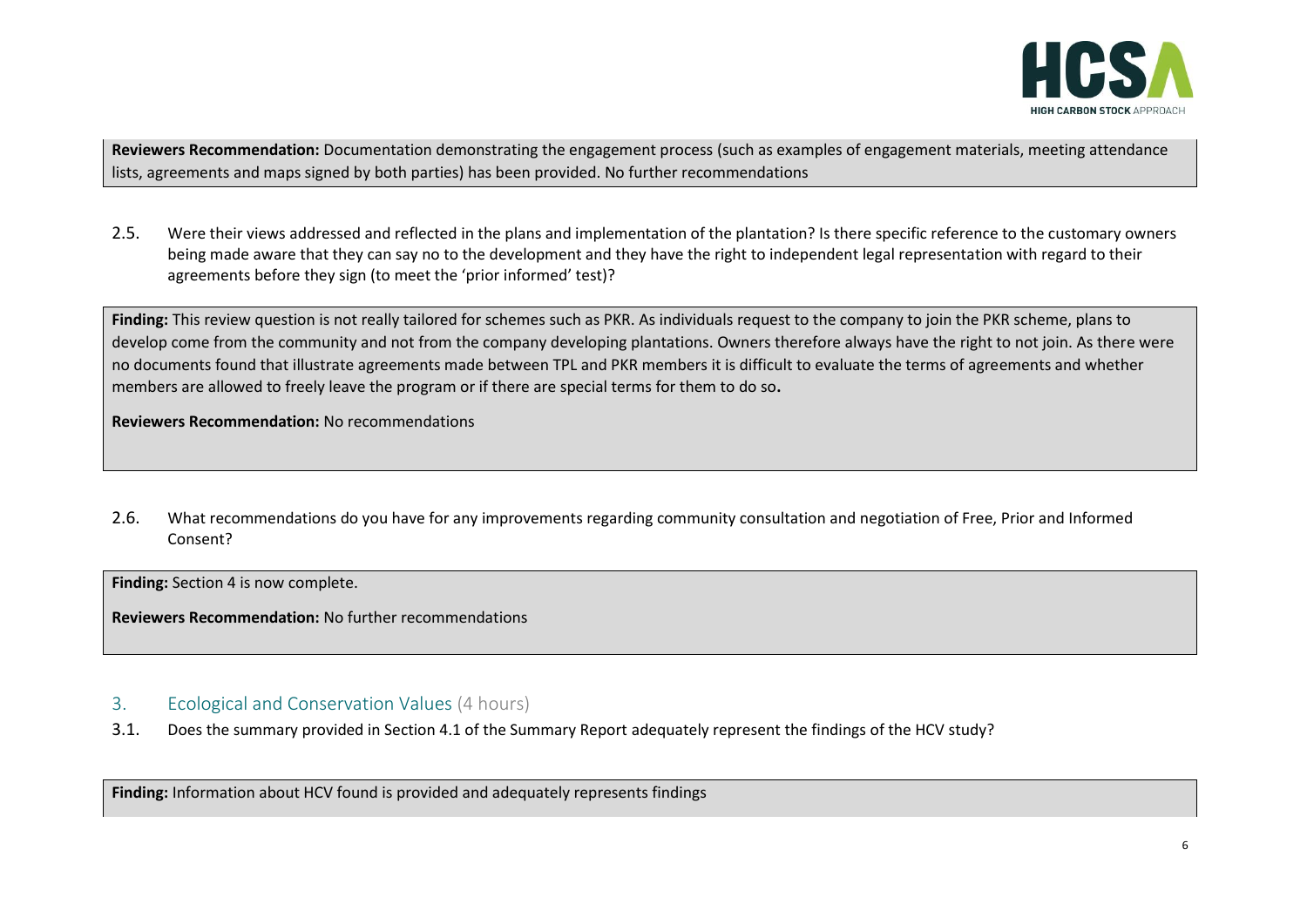

**Reviewers Recommendation:** Size of maps have been increased and shapefiles are available**.** No further recommendations

3.2. If the HCV assessment was not judged satisfactory (highest rating) by the ALS scheme of the HCVRN (as noted in the introductory information from the HCS Secretariat – please see page one of this document), please do a cursory review of the HCV report as it relates to HCVs 1-4. Do you have any general comments on the quality of the site description, the analysis of the landscape and national or regional context, or the methods used to undertake the HCV study? Were the determinations of the absence/presence and extent of HCVs 1-4 well-justified? Are the HCV management and monitoring maps accurate?

*The HCV Report can be found in the SharePoint.* 

**Finding:** The report has undergone its second re-submission. The second resubmission report has not been provided so all comments refer to the first resubmission report.

It is very difficult to understand the scale and scope of this HCV report. There is information on both TPL and the PKR which confuses the reader. Information describing the number of individuals (disaggregated by village) would be useful to gauge the scope of this assessments. This is also important to understand issue such as tenure.

As the delineation of HCV uses forest for the identification of HCV 1 and HCV 2 (as well as riparian areas) and so there should be a good similarity between HCV areas and the HCS forest identified. The HCS, now provides a more accurate assessment of forest cover and can serve as a valuable proxy for identifying many HCV 1-4 areas. There is now a similarity between the reports and between data provided for HCS forest and HCV areas.

**Reviewers Recommendation:** There is now a reasonable similarity between HCS / LC 2017 and HCV areas.

3.3. Please review Section 9.2 of the Summary Report. Was the methodology used for the Pre-RBA and the Rapid Biodiversity Assessments (if any) satisfactory? Did the RBA(s) reveal any significant biodiversity values that should have been captured in either the HCV assessment but were not, or warrant protection?

*Note that this is a check of procedures, not outcomes. The HCSA Toolkit provides more information on the expected quality of the RBA and the Pre-RBA.*

**Finding:** A medium-forested landscape. RBA not conducted in LPPs. The report states the RBA was not done as all MPP patches were connected to HCV areas.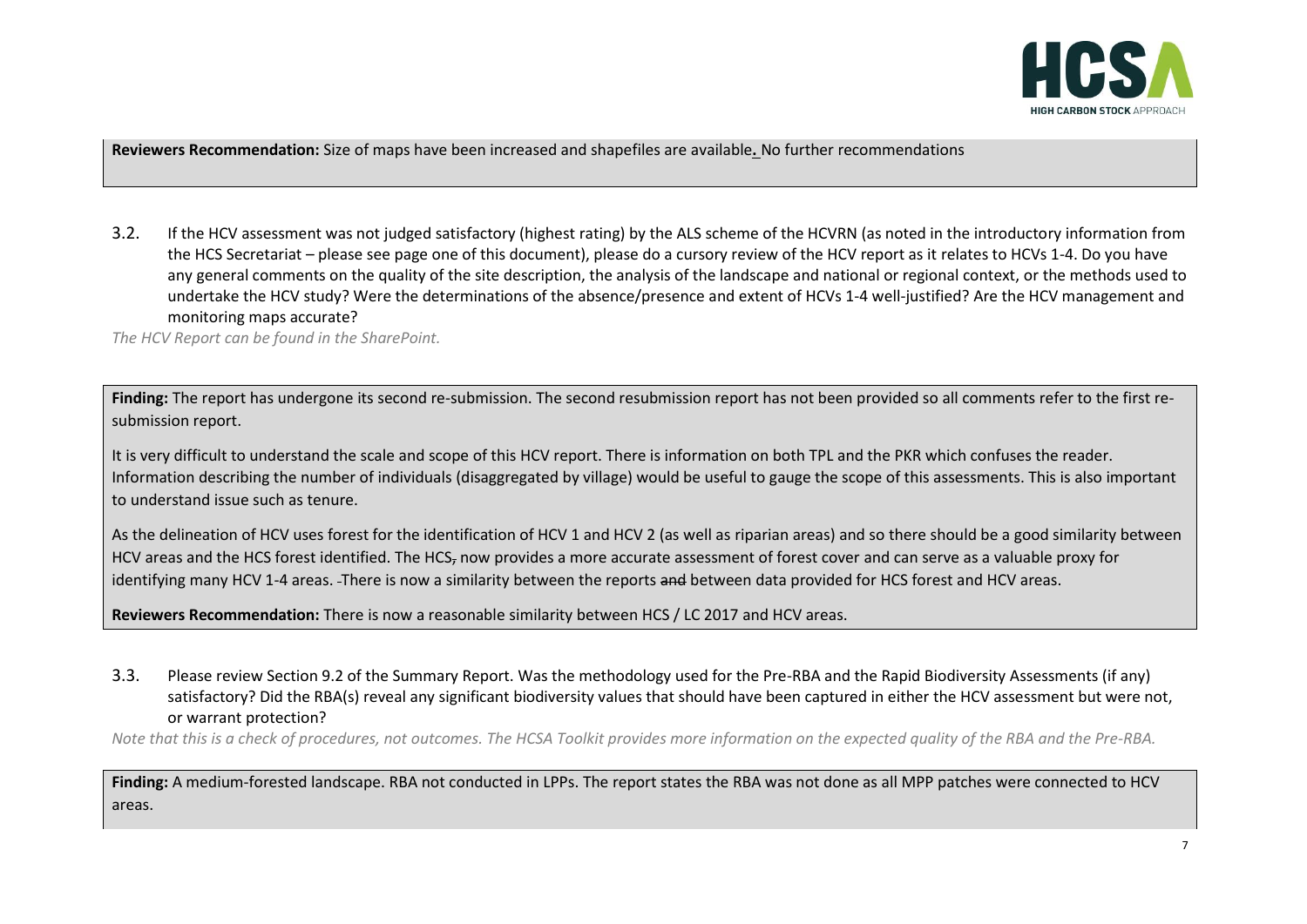

**Reviewers Recommendation**: No further recommendations

3.4. Are the forest conservation management and monitoring activities outlined in Section 10.3 adequate? Do they take into account forests and protected areas outside the concession?

**Finding:** Template *Version 2.1* covers management activities under section 9.

**Reviewers Recommendation:** None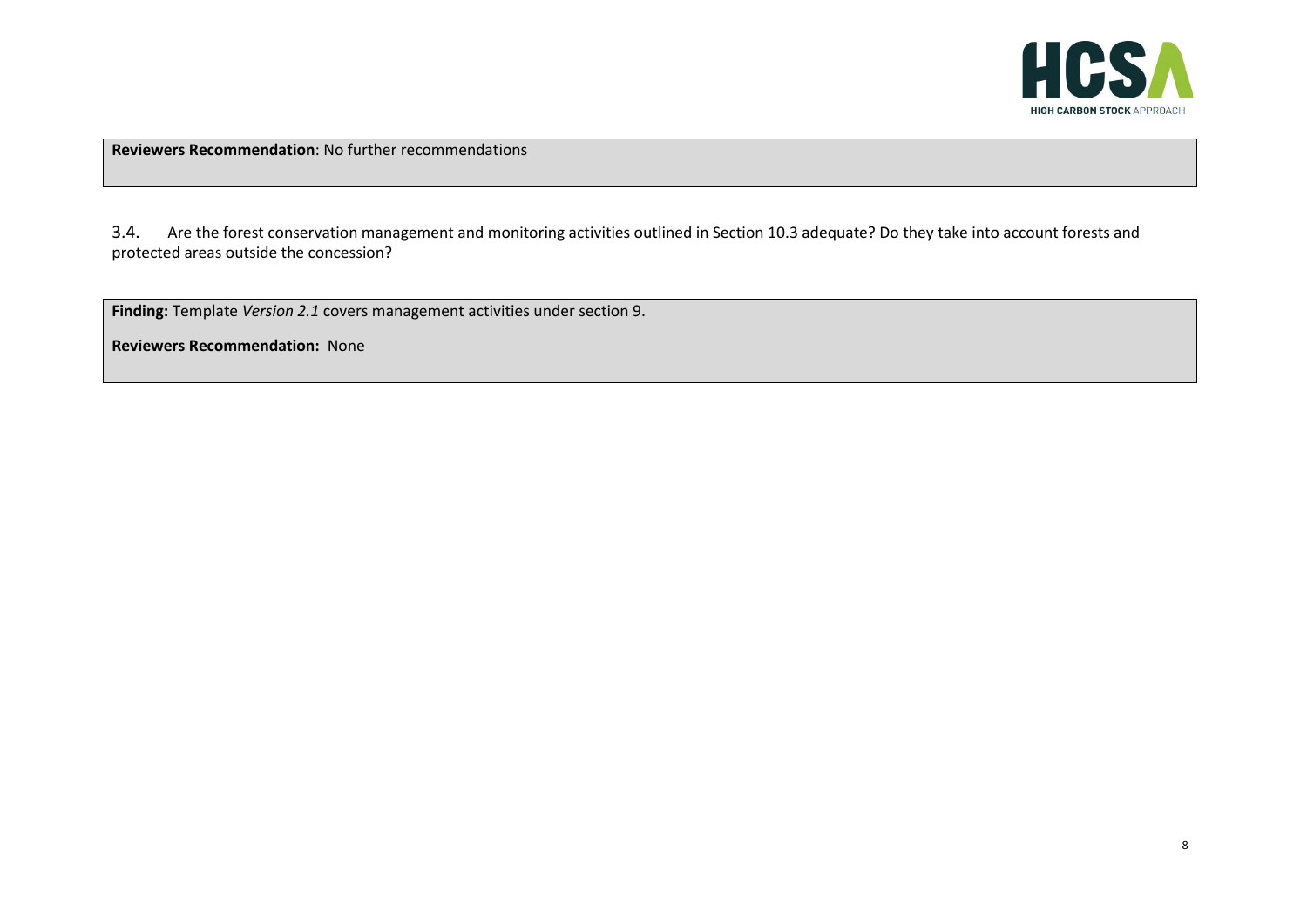

- 4. Image Analysis (6 hours, including land use planning/Decision Tree Section 6 below)
- 4.1. Please review Section 6.1 of the Summary Report. Was the Area of Interest correctly identified?

*The HCSA Toolkit explains how the AOI should be identified.*

**Finding:** Given the very wide area that the individual PKR plots cover and the small size of individual plots, a 5km radius around each plots is acceptable and a good choice for defining the AOI.

**Reviewers Recommendation:** No recommendations

4.2. Please review Section 6.2 of the Summary Report. Were the images used of adequate quality, including resolution and date? *The HCSA Toolkit describes the expected quality of the images.*

**Finding:** The date of imagery was provided but the scene number was not. Cloud-free Sentinel scenes could not be accessed for the area from the date stated, so the date of imagery could not be validated. The quality of the scene was very good, totally cloud free for the AOI and of very good resolution (10m).

**Reviewers Recommendation:** The report should contain the scene number and date of acquisition. If several scene was used, all scene numbers should be provided.

**Company's Response:** We provided the scene number and date of acquisition in sub bab. 1.5. Tabel 3. Data relevan dalam penilaian SKT

4.3. Please do a quality check using the images provided in 6.3. Was the initial vegetation classification done properly? Do the land cover areas in the tables in Section 6 look reasonable? Are there any obvious errors in classification?

*The HCSA Toolkit provides more information regarding the expected quality of the image analysis.*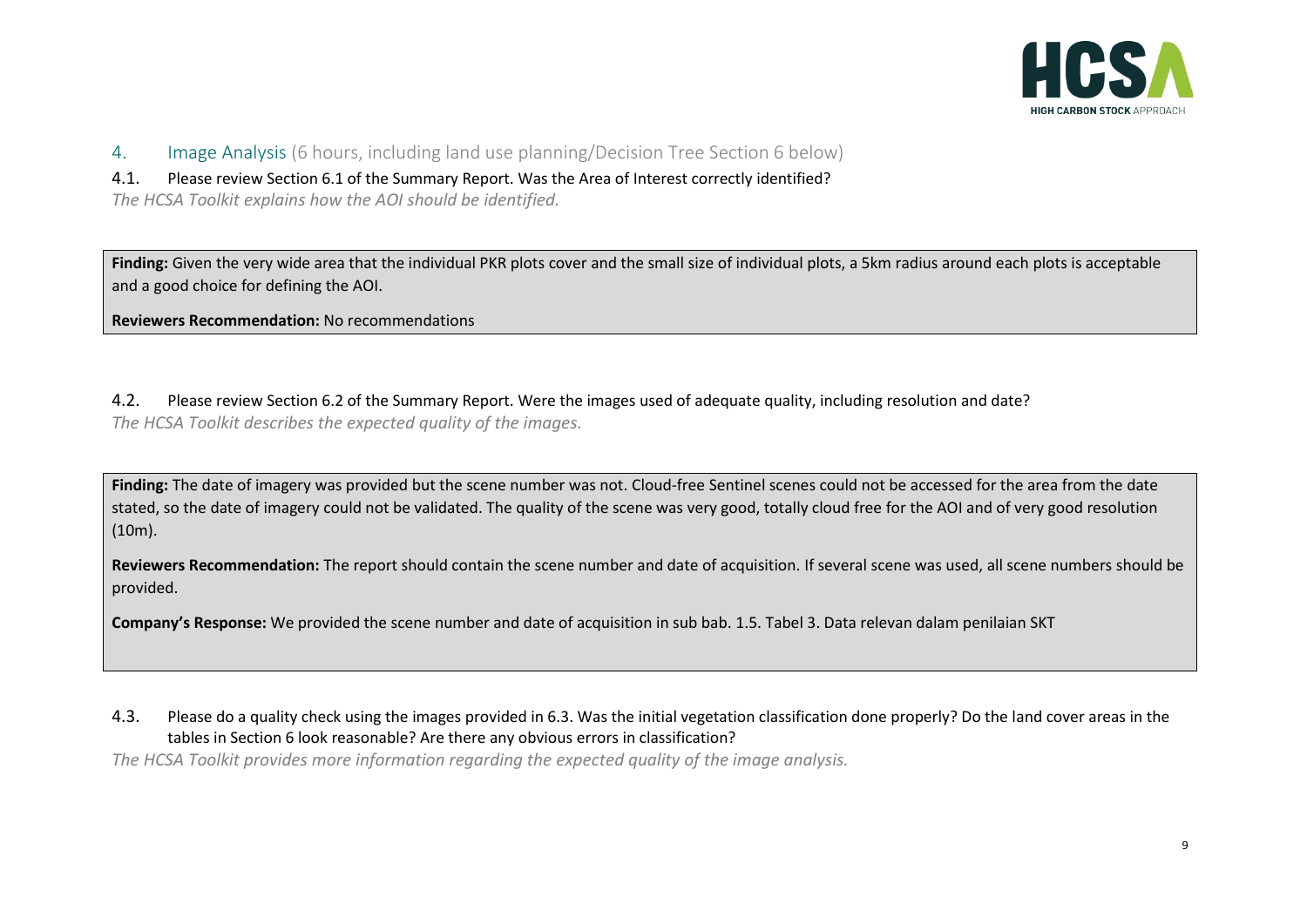

**Finding:** Initial land cover data layer has not been provided. The data layer available in Lampiran 4 includes Land cover (SNI categories) that have been reclassed as HCS strata. From the land cover data provided (assumed to be a final land cover data layer), the accuracy is good.

Note: The segmentation has shifted polygons to the east by 3.3 metres and south by a metre or so *but this will have an insignificant effect on accuracy***.** 

**Reviewers Recommendation:** Submit initial vegetation data (shp)

**Company's Response:** We provided the initial vegetation data (shp), in Lampiran 4. Daftar Meta data (we put the dropbox link)

#### 5. Forest Inventory (4 hours)

5.1. Please review Sections 7.1 and 7.2 of the Summary Report. Were the sample plots selected, set up, and measured properly? Please check the inventory plot layout for adequacy.

*The HCSA Toolkit describes the expected quality of the forest inventory process.*

Finding: Based on the shapefile provided (assumed to be the final land cover classification, and excel file with initial classification of plots, sampling design was set up throughout the AOI and in focused adequately on forest areas, as well as sampling marginal HCS/non-HCS areas to measure carbon stock and provide data for an accurate final land cover classification.

A summary table for number of plots for each strata based on the Winrock calculator has still not been provided, so the adequacy of number of plots cannot be verified. Information that should be presented here includes values used in the formula (mean carbon stock, assumed standard deviation, z value and sources of data or assumptions etc.).

**Reviewers Recommendation:** Provide summary information about number of plots per strata and data used in the Winrock calculator with all values / information / assumptions needed so reviewers can assess whether the number of plots has been determined accurately. Note that the equation used in the toolkit requires previous samples but is easy to use and provides an acknowledged estimate for sampling strata adequately. Provide justification for the error value of 20% that was presumably used.

A Note on Company's response: the summary of results after the field sampling (information about number of realised plots per strata displayed in section 7.7) is not the same as sampling design. HCSA requires that each strata is sufficiently sampled to give a rigorous carbon stock average and the calculation of this is based on the mean and variation of carbon stock in each strata and not the overall accuracy of the satellite interpretation.

**Company's Response:** We already put the calculation of plot in Bab 7, sub bab 7.1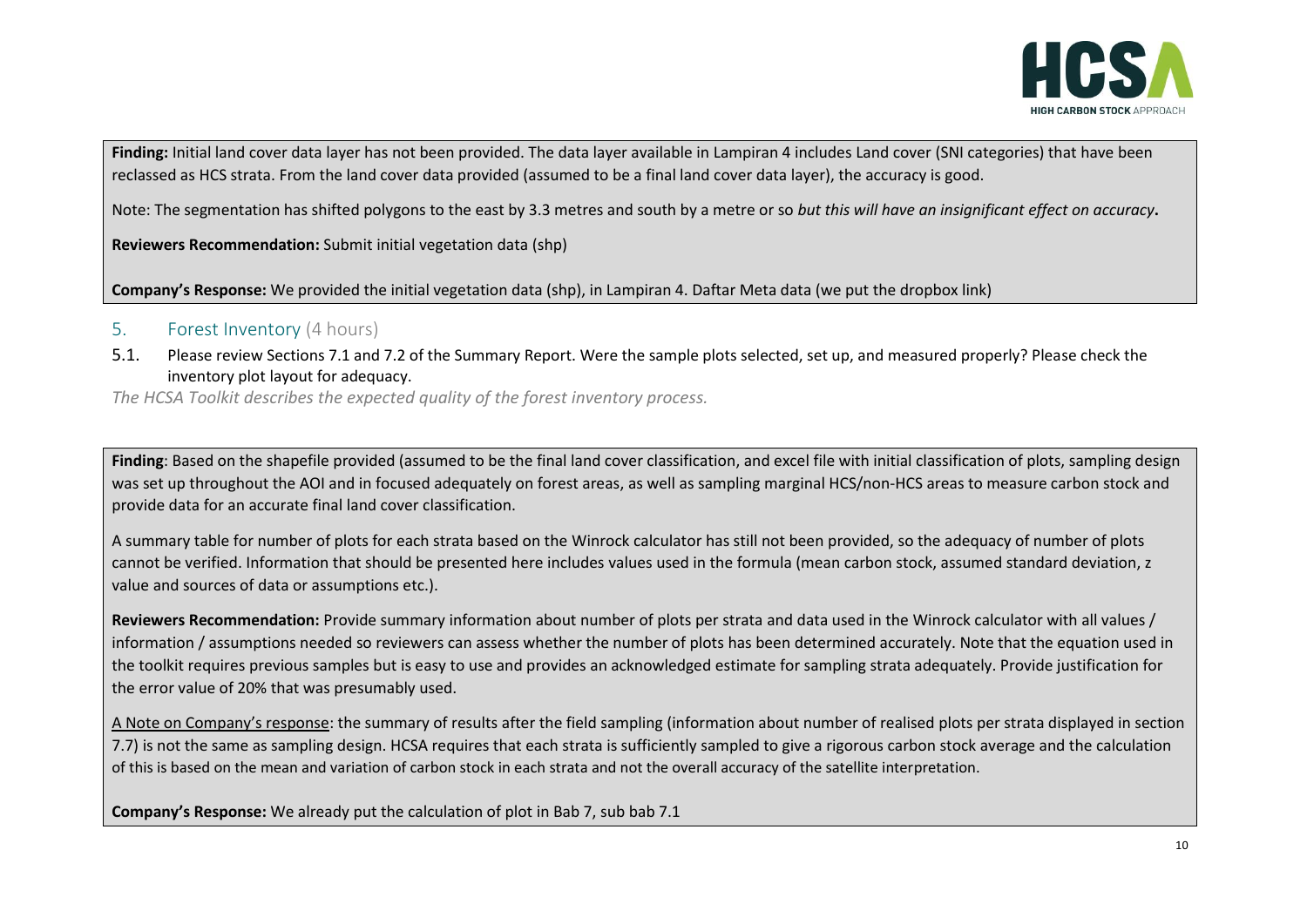

#### 5.2. Please review Section 7.3 of the Summary Report. Was the forest inventory team qualified?

*The HCSA Toolkit describes the expected qualifications of the forestry team.*

**Finding:** Team members have appropriate qualifications and training.

**Reviewers Recommendation**: No further recommendations

#### 5.3. Please review Section 7.4 of the Summary Report. Was the allometric chosen adequate?

*The HCSA Toolkit provides more guidance on choosing an allometric equation.*

**Finding:** The allometric equation used is appropriate for Sumatra and has been applied with used of basic wood density.

**Reviewers Recommendation**: No further recommendations

5.4. Please review Sections 7.5, 7.6, 7.7 and 7.8 of the Summary Report, and do a cursory review of the forestry data and statistical analysis. Are there any obvious errors in the raw forestry data? Are there any flags where a result does not seem consistent with your rough interpretation of the land cover image? Do the final carbon classes seem accurate given what is known about other forests in the region?

*The HCSA Toolkit provides more guidance on what statistical analysis should be used.*

**Finding**: The carbon stock has been calculated correctly, forestry data was been presented well and complete, and statistical analyses were conducted correctly.

No photos were presented demonstrating each strata.

Note: plots containing >50% BA of Eucalyptus could be classified as "HTI" (plots nP24 and P23/122).

*Pinus merkusi* been a used extensively for reforestation projects in North Sumatra and Aceh (a native species). All plots / areas with 100% *Pinus merkusi*  were classified as natural forest (YRF, LDF, MDF etc) which is a precautionary approach.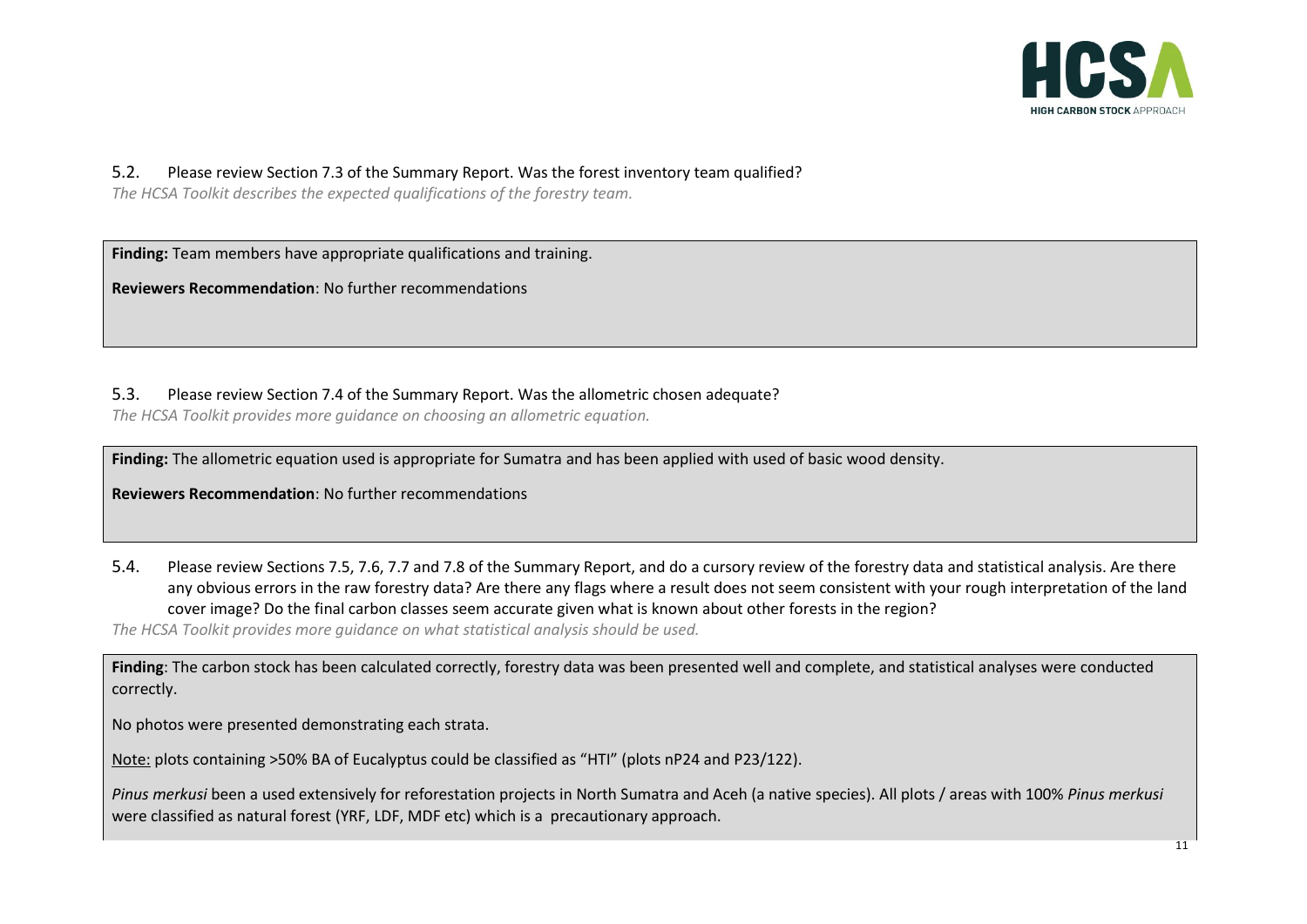

**Reviewers Recommendation:** The report should be enhanced by presenting photos of each vegetation strata.

**Company's Response:** The photos of each vegetation strata provided in Bab 7.4. Deskripsi Kelas Tutupan lahan

#### 6. Land use planning (6 hours with Image Analysis above)

6.1. Please review Section 8.1 of the Summary Report. Was the initial vegetation classification map adequately calibrated and adjusted to take into account forest inventory results?

*The HCSA Toolkit provides more guidance on how to incorporate the forest inventory results into the land cover map.*

**Finding:** No initial vegetation classification map was provided. It can be seen from plot data (in excel file) that there was an initial vegetation cover map produced as there is a field "*Stratifikasi Awal*" and adjustment of the after carbon stocks were correctly calculated.

On analysis of the land cover classification (file name LC\_PKR\_2017.shp) the plot results were used to finalize the vegetation classification map. This has been done according to results of the forest inventory and conservatively capturing potential HCS forest.

**Reviewers Recommendation:** No further Recommendations

6.2. Please review Section 9 of the Summary Report. Was participatory mapping data used in step one to identify community lands that should be enclaved? Were patches merged correctly? Was the core area correctly identified? Was the connectivity analysis done correctly?

*The HCSA Toolkit explain how to merge patches and identify the core area.*

**Finding:** See section above on participatory maps above in 3.2. Community areas proposed for HTI development have gone through a FPIC process and the community maps envisaged by the HCSA are not required here. Patches were merged correctly, Core identified correctly, and connectivity conducted correctly

**Reviewers Recommendation:** No further recommendations